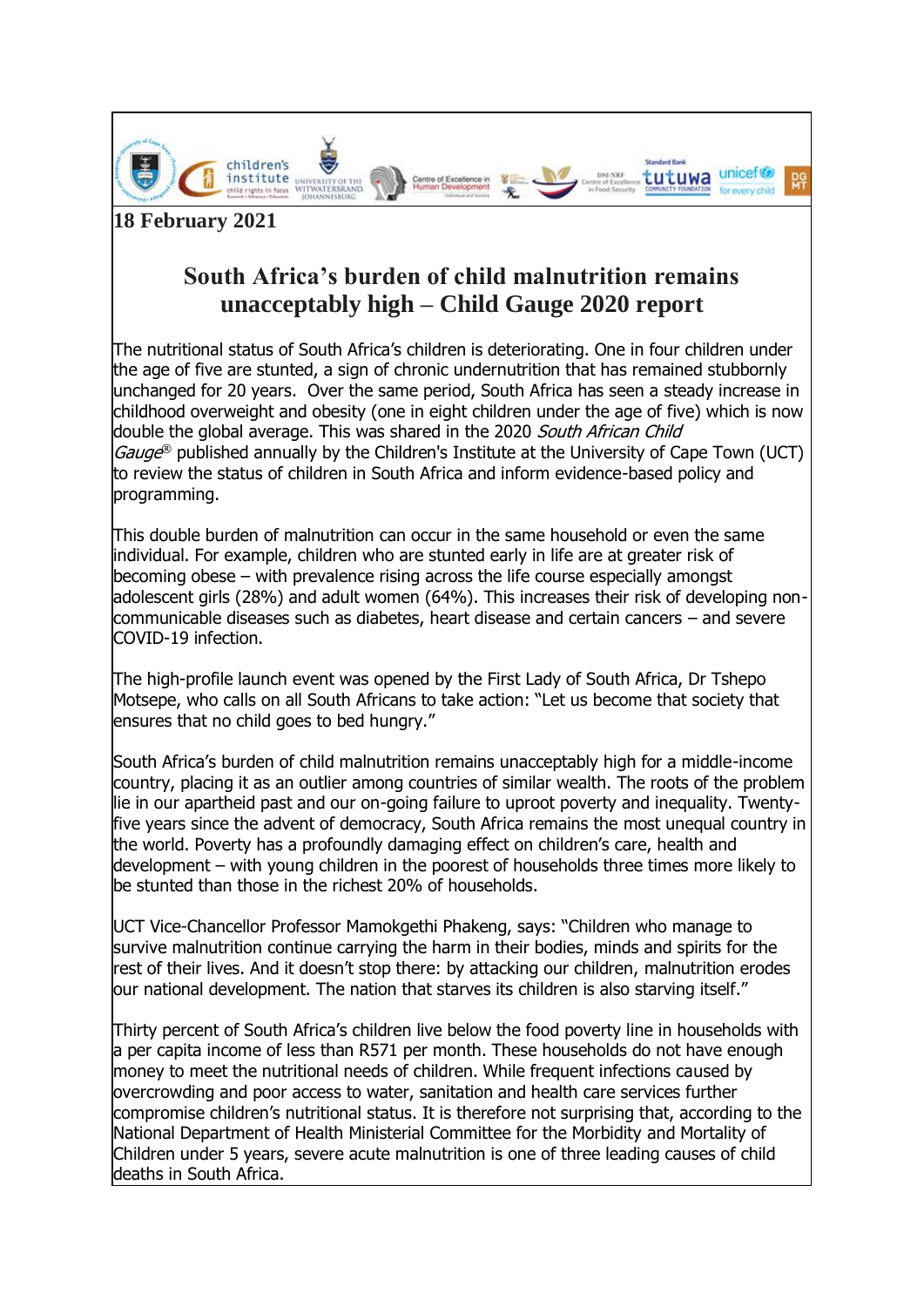"There is much that we can do as individuals to protect and promote our own health and nutrition and that of our children, but we cannot do this in isolation," says Lori Lake, Communication and Education Specialist at the Children's Institute, UCT.

"Safeguarding children's health and nutrition requires intervention at every stage in the life course and collective action from a range of government departments, civil society and the private sector."

The National Food and Nutrition Security Council first gazetted in 2014 needs to be established as a matter of urgency to provide political leadership at the highest level in the Presidency with the authority to hold government departments accountable and to drive concerted and consolidated action for children across a range of sectors from Health, Education and Social Development to Trade and Industry.

But malnutrition is not simply a threat to child survival. It robs them of health and development. The 2020 issue of the *South African Child Gauge*® focuses attention on and identifies points of leverage to improve children's nutrition outcomes, calling for the strong leadership and concerted action from government, civil society and the private sector to ensure children's rights are upheld.

"But all is not lost," says Professor Shanaaz Mathews, Director of UCT's Children's Institute. "There is much that the state can and must do, and the 2020 South African Child Gaug South African Child Gauge® outlines a range of opportunities for double-duty actions to address the double burden of malnutrition – starting early during the antenatal period and extending across the life course."

The fifteenth issue of the *South African Child Gauge*® was developed in partnership with the DSI-NRF Centre of Excellence in Food Security at the University of the Western Cape (UWC), the DSI-NRF Centre of Excellence in Human Development at the University of the Witwatersrand (Wits), the Standard Bank Tutuwa Community Foundation, DG Murray Trust and UNICEF South Africa.

## **[View the report.](http://www.ci.uct.ac.za/cg-2020-food-and-nutrition-security)**

## **Some of the findings and recommendations**

### **The slow violence of malnutrition**

"Child malnutrition is a slow form of violence that lingers largely unseen until the child's health is seriously compromised. It slowly eats away at children's potential, eroding their physical health and cognitive development and undermining their education and economic prospects – and it drives an intergenerational cycle of poverty, malnutrition and ill-health that comes at a huge cost for individual children, their families and the South African economy," says lead editor Professor Julian May, the director of the DSI-NRF Centre of Excellence in Food Security.

## **The devastating impact of COVID-19**

COVID-19 has intensified these challenges– with rising unemployment and food prices driving a dramatic increase in child hunger and disrupting children's access to essential safety nets such as school feeding, early childhood development programmes and health services.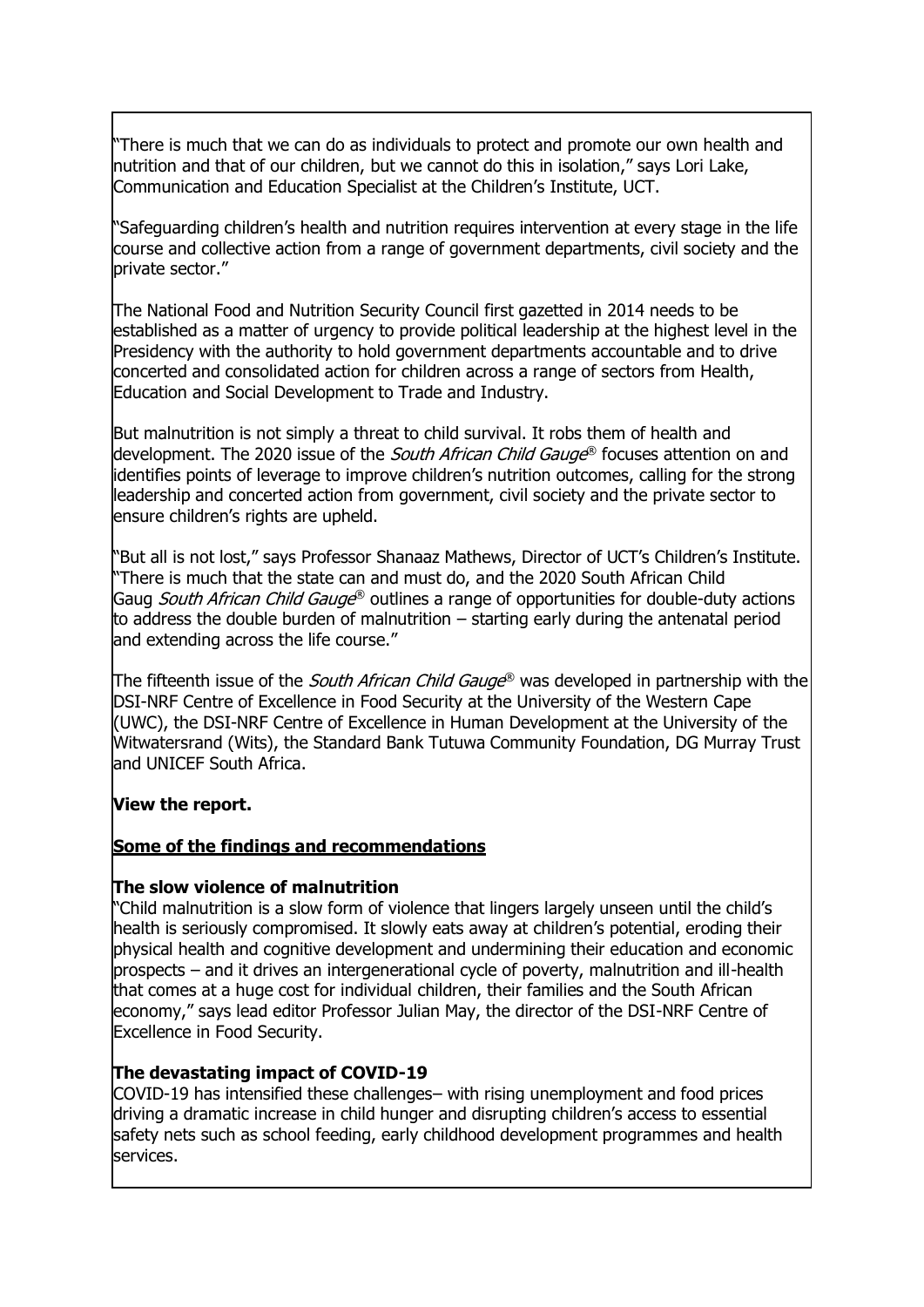Food prices rose dramatically – before, during and post-lockdown – with the Pietermaritzburg Economic Justice and Dignity Project reporting a 14.4% annual increase in the cost of basic Household Food Basket in November 2020.

Three million jobs were lost between February and June 2020 - with women accounting for 60% of jobs lost during the first wave. Yet they are less likely than men to benefit from UIF and the COVID-19 relief grant.

The introduction of the COVID-19 relief grants, and top ups to the old age pension and Child Support Grant (CSG) provided welcome relief for poor households. Yet the removal of the caregiver and top-up grants at the end of October precipitated a dramatic rise in child hunger with 1 in 6 households reporting that a child went hungry in November/December 2020 - with CSG beneficiaries most likely to run out of money to buy food.

While the physical environment in which food is obtained and prepared has an impact on the nutritional status of children, as do their feeding patterns and access to health care, research has shown that the driving factor behind both stunting and obesity is income. Poor households deal with the loss of income by eating less and eating less nutritious food. Although mothers buffer children at the cost of their own health, the implication is that children will go hungry and their risk of stunting increases, as will the likelihood that their consumption of cheap, but empty calories, and their propensity to become overweight or obese. The withdrawal of a lifeline grant such as the COVID-19 top-up grant and reduced incomes due to job and livelihood losses have served to exacerbate South Africa's already excessive double burden.

These challenges were compounded by the closure of schools and early childhood development programmes that made it more difficult for women to return to work and prevented children from accessing school meals. While the disruption of routine maternal and child health services and delays in care-seeking behaviour have made it harder to prevent, identify and treat children at risk of severe acute malnutrition.

Global estimates by a multidisciplinary consortium of nutrition, economics, food, and health systems researchers projected a 14.3% increase in the global prevalence of severe acute malnutrition during the first 12 months of the pandemic with 80% of the burden concentrated in sub-Saharan Africa.

|                                                                                       | <b>FNDS</b>  |
|---------------------------------------------------------------------------------------|--------------|
| General media queries                                                                 |              |
| Beth Amato, Wits                                                                      | 076 812 2821 |
| Aamirah Sonday, UCT                                                                   | 076 947 6071 |
| Key findings of the South African Child Gauge 2020                                    |              |
| Julian May, Centre of Excellence in Food Security, UWC                                | 082 771 7368 |
| Chantell Witten, University of the Free State                                         | 071 485 5893 |
| Lori Lake, Children's Institute, UCT                                                  | 082 558 0446 |
| <b>Child-centred food systems</b>                                                     |              |
| Scott Drimie, Southern Africa Food Lab                                                | 083 290 3620 |
| Rina Swart, Department of Dietetics and Nutrition, UWC                                | 083 482 4113 |
| Nutrition of school-aged children                                                     |              |
| Salome Kruger, Centre of Excellence for Nutrition, North West University 072 737 2235 |              |